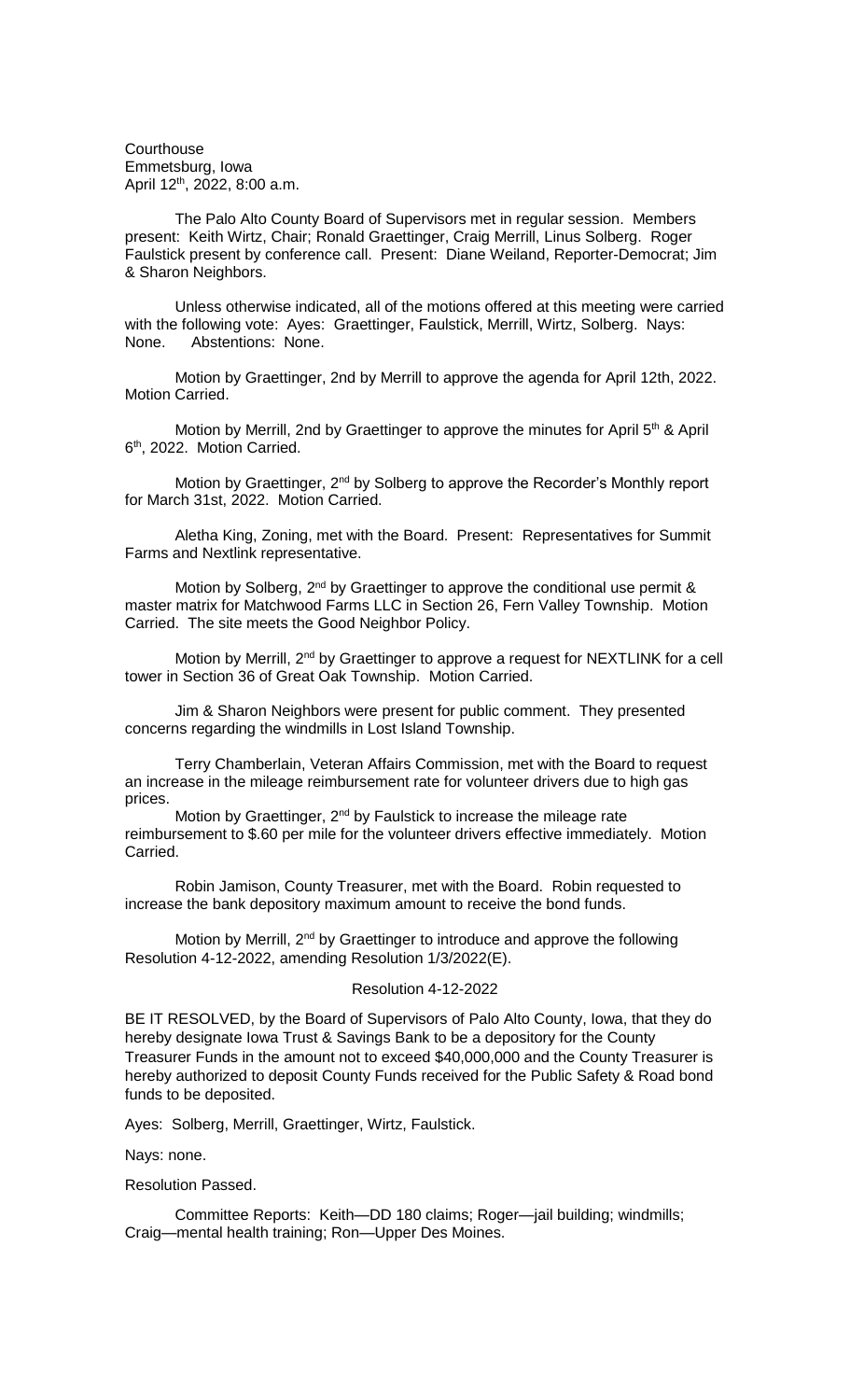John Rosengren & Tyler Connelly, Bolton & Menk, met with the Board by conference call to discuss inspection services for drainage districts crossing pipelines. Tyler discussed pipeline inspections and explained that the trustees can make special provisions on how to cross district tile and open ditches. The Board received examples from Pocahontas & Hancock counties of easement requirements through drainage districts. No action taken.

The Board met at the Election Center at 10:30 a.m., for an informal meeting regarding Drainage District 81. Collin Klingbeil & Rick Hopper, Jacobson-Westergard, met with the Board and landowners to discuss Drainage District 81. Present: Jordan Morey, Auditor's Office; Kip Fehr, Ron Girres, Ron Brown, Duane Brown, George Zech, Pat Madsen, Jamie Schmidt, Joel Schmidt, Jeff Wiuff, David Zaugg, Sharon Chism, Tony Elbert.

Collin presented the report on Drainage District 81 on file in the Auditor's Office. Collin discussed three major issues with the Board and the landowners; including bank erosion & meandering; trees in the channel; and capacity.

Collin reported that a repair or an improvement will not provide adequate flood protection and to repair the ditch to the original specifications is not feasible.

Collin discussed annexation and reclassification. Collin recommends some annexation of acres on the edge of the watershed to make districts contiguous in order to use common outlet assessment. Common outlet assessment can only be used on a major repair or an improvement.

The Board will discuss appointment of commissioners at the next board meeting. The meeting adjourned at noon.

**General Basic Fund** Amazon Capital Services Cffice & Data Processing 29.99<br>American Glass Co Buildings 150.00 American Glass Co. Bahler Mechanical Buildings 554.00 Biddle Electric **Protection/Security Serv.** 2143.87 Buena Vista Co. Sheriff Legal & Ct-Related Servic 53.90<br>Buhrow Construction Buildings 433.37 Buhrow Construction Buildings 433.37<br>Canon Photocopy & Dup. Serv. 166.00 Canon Photocopy & Dup. Serv. Central Ia Juv Detention Ctr Crisis Stab Comm Based Se 4322.00<br>Christina Clausen Employee Mileage & Subs. 36.00 Employee Mileage & Subs. 36.00<br>Acute & Emergency Treat. 2862.50 Clay County Sheriff Acute & Emergency Treat. 28<br>
Joy Currans Food & Provisions 357.00 Food & Provisions DISTRICT III TREASURERS Traci Educational/Training Serv 75.00<br>Emmet Co Public Health Employee Mileage & Subs. 3042.57 Employee Mileage & Subs. Emmetsburg Ford Minor MV Parts & Access 147.20 E.M.U. 38<br>E.M.U. utilities 251.88<br>Fmmetsburg Publishing Co. Misc Expense Emmetsburg Publishing Co. Misc Expense 1348.93<br>
Fareway Custodial Supplies 264.88 Fareway Custodial Supplies Graettinger Times Board Proceedings 1843.09<br>
Vincent H. Heller Bus 390.00 Vincent H. Heller Bus Ronald Hersom Bus 422.50 Highland Cemetery Association Misc Expense 1800.00 Stephanie Hudson Legal & Ct-Related Servic 1.89<br>Hy-Vee Accounts Receivable Acute & Emergency Treat. Hy-Vee Accounts Receivable Acute & Emergency Treat. 53.99<br>IA COUNTY ATTORNEYS ASSN Dues & Memberships 373.00 IA COUNTY ATTORNEYS ASSN Dues & Memberships IA COUNTY RECORDER'S ASSN LISA Employee Mileage & Subs. 100.00 IA Division of Labor Services Buildings 135.00 IA STATE COUNTY TREAS ASSOC Ch Educational/Training Serv 150.00 Inman Electric Co Inc Engineering Services 77.70 K.C. Nielsen Ltd Agric/Hort. Services 1000.00<br>KRISTAT AUTO PARTS LLC Buildings 7 KRISTAT AUTO PARTS LLC Buildings 7.75<br>Loffler Companies - 131511 Office & Data Processing 202 Loffler Companies - 131511 Office & Data Processing 202.55 Martin-Mattice Fun. Home Matt's Cleaning Service Salary-Regular Employees 500.00<br>Timothy McCarthy Animal Bounties & Apiaris 1750.00 Animal Bounties & Apiaris Victoria Merwald Postage & Mailing 7.38 Midwest Technology ServicesLLC Telecommunications Serv.- 85.00 Brandon Miner Engineering Services 5000.00<br>Cindy Nelson Wages-Temp, Pt. Time Fmpl 51.00 Cindy Nelson Wages-Temp, Pt. Time Empl Northwest Communications Telecommunications Serv.- 1517.66<br>Palo Alto Co Comm Health Ser Board of Health 1952.01 Palo Alto Co Comm Health Ser Board of Health Palo Alto Co Emergency Mgmt Contrib to Other Gov & Or 2110.75

Motion by Solberg, seconded by Merrill to approve the claims and drainage claims for April 12<sup>th</sup>, 2022. Motion Carried.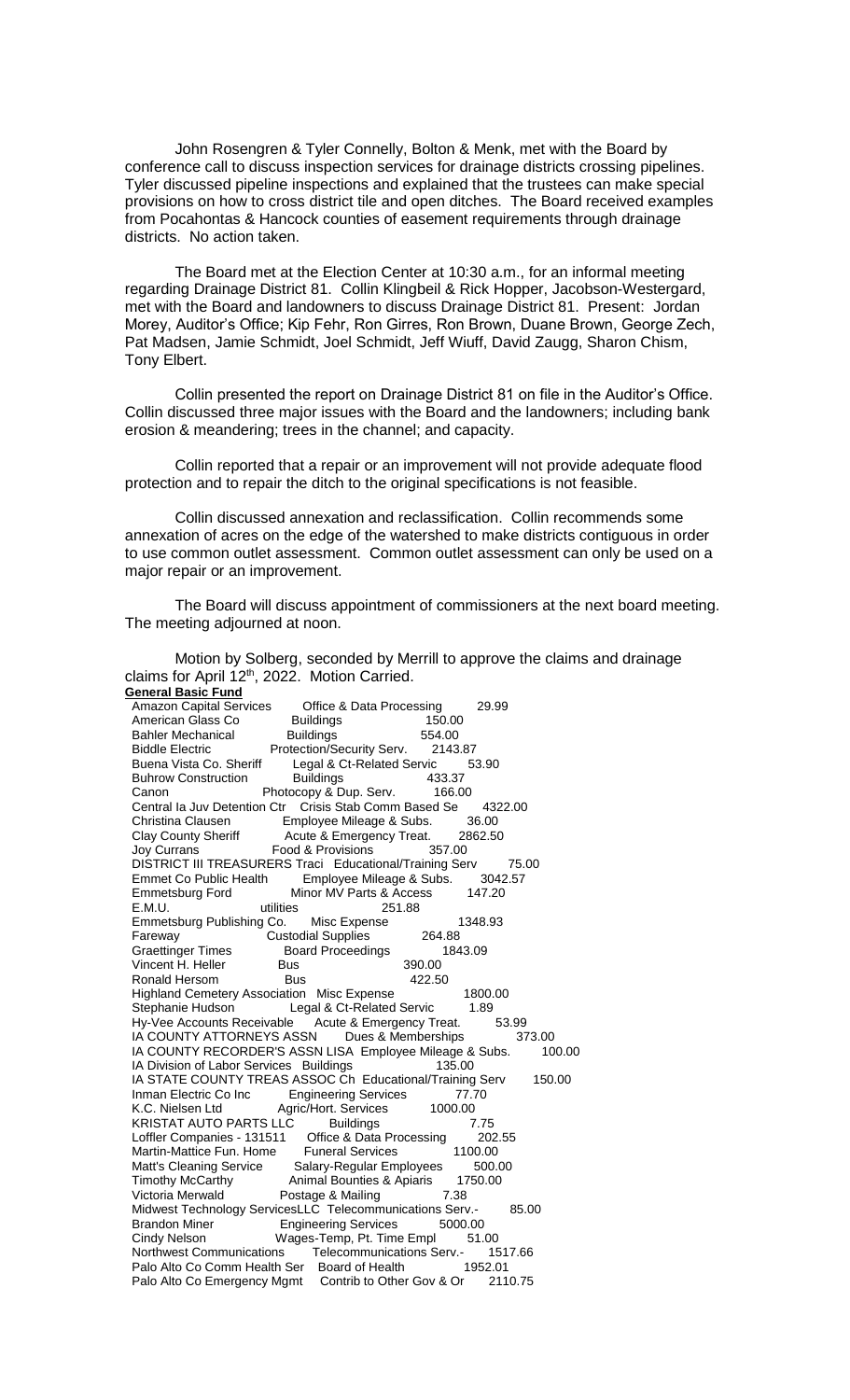Palo Alto Co Fair Assn Contrib to Other Gov & Or 14515.45<br>Palo Alto Co Gun Club Misc Expense 1781.00 Palo Alto Co Gun Club Misc Expense QS LAWN AND PEST, INC. Buildings 35.00<br>RESERVE ACCOUNT Postage & Mailing 2000.00 RESERVE ACCOUNT River Valley Telecommunication Electric Light & Power 64.80<br>Rooney's Auto & Custom Exhaust Tires & Tubes 866.02 Rooney's Auto & Custom Exhaust Tires & Tubes 86<br>Ruthven Zipcode 6.02 Cofficial Pub & Legal Noti 719.28 Ruthven Zipcode **Official Pub & Legal Noti** Schumacher Elevator Company Fixed Plant Equipment 633.63<br>HOWARD SMITH Bus 581.00 HOWARD SMITH Bus Bus 581.00<br>Solutions, Harris Local Gov services 400.00 Solutions, Harris Local Gov services 400.00<br>
Spencer Office Supplies Office & Data Processing 158.81 Office & Data Processing Stanard & Associates, Inc. Educational/Training Serv 111.25 STATE HYGIENIC LABORATORY Engineering Services 165.00 Darren A. Stearns Animal Bounties & Apiaris 650.00 Tony Stearns Animal Bounties & Apiaris 350.00<br>Swanson Hardware Custodial Supplies 75.15 Custodial Supplies 75.15 Thomson Reuters West Payment C Legal Research Service 1036.46 VISA Educational/Training Serv 2088.56 West Bend Journal **Official Pub & Legal Noti** 798.05<br>Windstream phone 1008.03 Windstream **General Supplemental Fund** IA Secretary of State Stationery/Forms/Gen Ofc 97.08 IA State Assn of Counties Dues & Memberships 225.00<br>Fred Blake Perkins Legal & Ct-Related Servic 265.00 Fred Blake Perkins Legal & Ct-Related Servic 265.00 State Election Adm Training Educational/Training Serv 350.00 West Bend Journal **Official Pub & Legal Noti** 58.50 **American Rescue Plan Act 2021** Microfilm Imaging Systems, Inc Misc Expense 45.00 **MH-DD Services Fund** Care Connections of NorthernIA Disb between MHDS Reg & m 118925.50 **Rural Services Basic Fund** Emmetsburg Library Contrib to Other Gov & Or 11466.99<br>Graettinger Library Contrib to Other Gov & Or 4873.47 Contrib to Other Gov & Or 48<br>Equipment 217.86 Jackson Sports Equipment 217.86 K.C. Nielsen Ltd **Equipment** Mallard Library Contrib to Other Gov & Or 4013.45<br>Northwest Communications Telecommunications Serv.-Telecommunications Serv.- 84.95<br>Fuels 1051.40 Palo Alto Co Sec Road Fuels 1051.40<br>The Retrofit Companies, Inc. Sanitation & Disposal Ser 1505.00 The Retrofit Companies, Inc. Sanitation & Disposal Ser River Valley Telecommunication Telecommunications Serv.- 84.84 Ruthven Library Contrib to Other Gov & Or 4013.45 Samson Development Sanitation & Disposal Ser 200.00<br>Shamrock Recycling, Inc Equipment 1530.00 Shamrock Recycling, Inc Equipment Swanson Hardware Custodial Supplies 135.00<br>
U.S. Postal Service Postage & Mailing 58.00 U.S. Postal Service<br>West Bend Library Contrib to Other Gov & Or 4300.12<br>
12<br>
65.30 Windstream phone 65.30<br>
WOODFORD EQUIPMENT 341.77 WOODFORD EQUIPMENT **Secondary Road Fund**<br>Alliant Energy Engineering Services 204.25 Amazon Capital Services Engineering Services 193.12 Arnold Motor Supply ATT: Sue Engineering Services 273.58 Ayrshire Farmers Mut Telephone Engineering Services 41.24<br>Bauer Built Tire Engineering Services 896.00 **Engineering Services**  Calhoun-Burns & Assoc. Inc. Engineering Services 2115.00 Engineering Services City of Cylinder Fingineering Services 55.00<br>Emmet County Engineer Engineering Services 8169.12 Emmet County Engineer Engineering Services<br>Emmetsburg Publishing Co. Engineering Services Emmetsburg Publishing Co. Engineering Services 59.00 Fareway **Engineering Services**  Fleet Pride Truck & Trailer Engineering Services 1712.50 Gehrt's Garage Engineering Services 102.00 Gordon Flesch Company Inc GFC Engineering Services 519.17 Graettinger Hardware Engineering Services 382.69 Graettinger Mun. Utilities Gra Engineering Services 627.43 Graham Tire **Engineering Services** 1306.48 IA Comm Pool Administrators Io Engineering Services 407.00<br>IA Dept of Transportation Engineering Services 99.00 IA Dept of Transportation Iowa Lakes Regional Water Engineering Services 89.24<br>Jack's OK Tire Figineering Services 1624.88 **Engineering Services**  KRISTAT AUTO PARTS LLC Engineering Services 283.23 Lube Tech Accelerating Perform Engineering Services 5525.90 City of Mallard **Engineering Services** 83.91 Menards **Engineering Services** 199.99 MidAmerican Energy Engineering Services 1246.47<br>MSC INDUSTRIAL SUPPLY CO Engineering Services 537.54 MSC INDUSTRIAL SUPPLY CO Engineering Services Murphy Tractor & Equipment Engineering Services 1292.64 North Iowa Lumber & Design, Inc Engineering Services 171.70<br>Northern Safety Co., Inc. Engineering Services 1130.03 Northern Safety Co., Inc. Engineering Services Northwest Communications Engineering Services 40.78